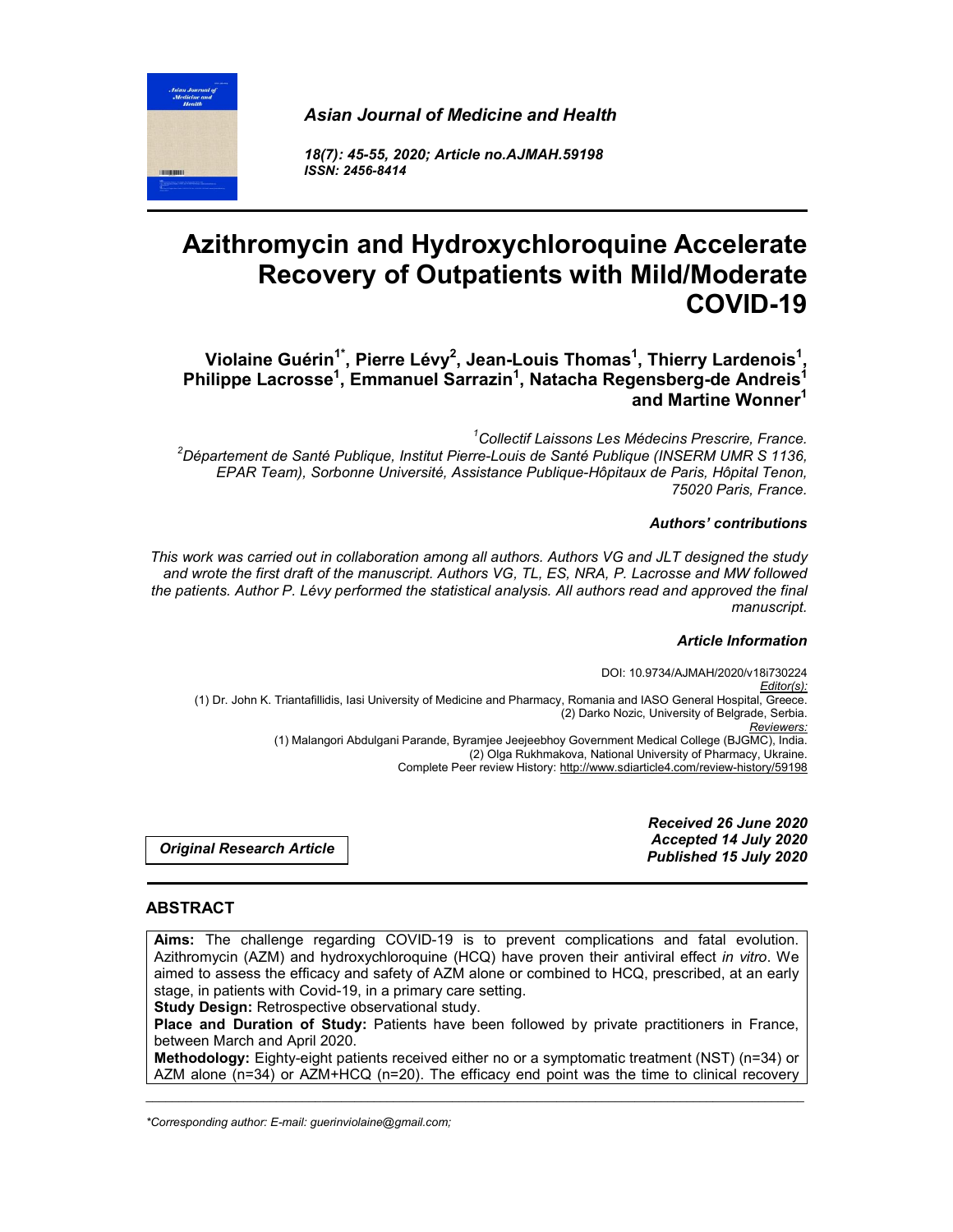and the safety end point was the occurrence of cardiovascular events. To improve the evidence level, a case-control analysis was performed on a sample of 57 patients (19/group) matched for age, sex and BMI.

**Results:** The mean (SD) times to achieve clinical recovery were respectively 25.8 days (11.1), 12.9 days (13.4) and 9.2 days (9.3), showing a statistically significant difference between NST and AZM alone (p<0.0001) or AZM+HCQ (p<0.0001). The statistical difference between NST and AZM was confirmed (p=0.0149) as well as the difference with AZM+HCQ (p=0.0002). No cardiac toxicity was recorded in any patient. No statistical difference was shown between AZM and AZM+HCQ groups, although the dual therapy tended to be more effective in patients over 50 years, based on an analysis using the cox model.

**Conclusion:** AZM and AZM+HCQ favourably impacted the course of the disease. We need trials, ideally prospective/double blind, to show if a statistical difference can be evidenced with a broader group, and clarify the indications of each treatment depending on initial clinical presentation.

*Keywords: COVID-19; SARS-CoV-2; azithromycin; hydroxychloroquine; primary care.*

## **1. INTRODUCTION**

Corona virus infectious disease 2019 (COVID-19) has mainly a favourable outcome and asymptomatic SARS-CoV-2 carriage may be observed in some persons. However, patients can decompensate at any time and effective therapies are urgently needed in this pandemic period. The disease progresses in two phases; the first which we could describe as an influenzalike illness, the second dominated by a respiratory distress syndrome, cardiovascular symptoms and other immune anomalies. The challenge is to treat very early to prevent complications and fatal evolution.

Different molecules have been tested during this COVID-19 pandemic, in *vitro* and *in vivo* at different stages of the disease [1,2].

Several studies carried out *in vitro* indicate that chloroquine exerts direct antiviral effects on several viruses [3], including the coronaviruses [4], and in particular SARS-CoV-2, agent responsible for the COVID-19 pandemic [5,6,7]. It works by inhibiting the entry of the virus into cells by increasing the endosomal pH required for fusion of the virus with the cells, but also by inhibiting replication by interfering with glycosylation of cellular receptors for the virus. These are data obtained from cell cultures, but the inhibitory concentrations are of the same order as those obtained in the plasma of patients treated for malaria or rheumatoid arthritis [7,8].

Hydroxychloroquine (HCQ) also has antiviral effects demonstrated *in vitro* on human cells cultured and infected with several viruses, including coronaviruses [9]. These effects have been confirmed recently for SARS-CoV-2, on

primate cells, the inhibitory concentrations being of the same order as those observed in therapy [10,11].

HCQ has a better safety profile than chloroquine and hence makes it a more preferable drug.

The choice of azithromycin (AZM) to be associated with HCQ, is not only due to the very wide use of this antibiotic in pulmonary infections, but also because it also has antiviral activity *in vitro*. It has been demonstrated on cultured human bronchial cells from patients with chronic bronchitis; in this model, AZM reduces the viral load and increases the secretion of interferon (a factor released by infected cells to inhibit the proliferation of the virus in neighboring cells) [12].

Gautret et al. [13], which have shown that the HCQ / AZM association rapidly dissipates the viral load of patients infected with COVID-19, also demonstrated a synergistic action of these two drugs to inhibit the proliferation of the virus in infected cells, at concentrations identical to those observed in treated patients.

In addition to its antiviral activity, HCQ, have an immunomodulatory and anti-inflammatory activity, used in the treatment of autoimmune diseases. The mode of action is complex, different from that of glucocorticoids and immunosuppressants [14].

In this study we aimed to assess the efficacy and safety of azithromycin alone or combined to hydroxychloroquine, prescribed, at an early stage, in COVID-19 patients.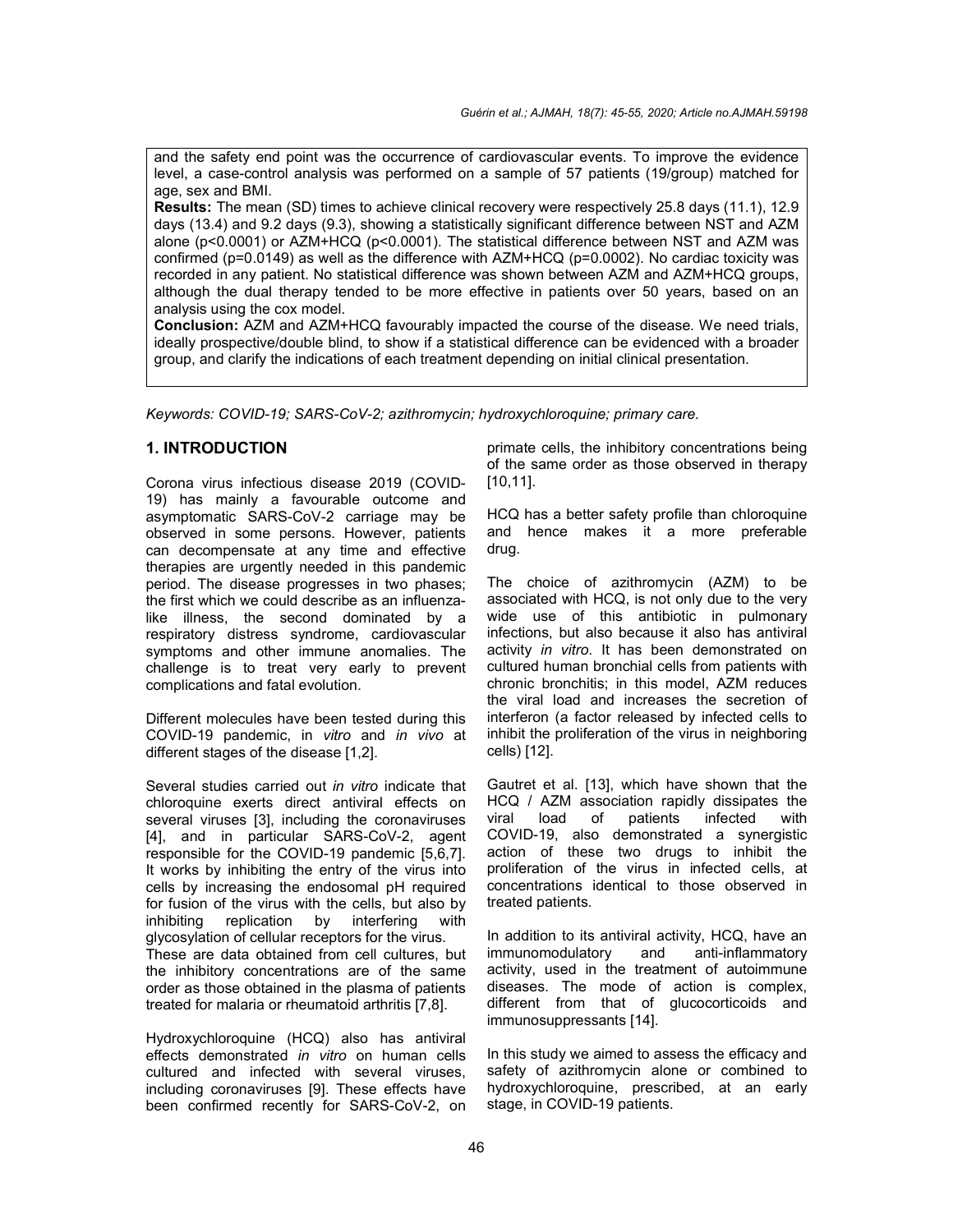The rational for this evaluation was the results published by Gautret et al. [13] which evidenced a possible efficacy of these molecules when prescribed at an early stage of the disease.

The study has been performed by a group of French medical doctors, who initially intended to conduct a prospective study in medical doctors tested COVID+ by PCR test, and volunteers for an auto-treatment by the combination of AZM and HCQ.

Following the ban on hydroxychloroquine by the French Health Authorities  $(26<sup>th</sup>$  march 2020), for MDs working in private practice, the group decided to conduct a retrospective study.

## **2. METHODOLOGY**

#### **2.1 Data Source and Study Design**

The 88 patients included in this study were patients followed by the MDs, who were volunteers to follow and treat 1.000 colleagues COVID+ in the initially planned prospective study. The patients were MDs themselves or members of their families and caregivers.

They were asked to centralize in a data-base, the data of colleagues, their families and caregivers that they followed for COVID-19. The patients had to give their consent for the use of their anonymized data for publication.

The study is a retrospective study analysing three types of treatments and the main evaluation criteria is the time to clinical recovery (time between symptom onset and last day of symptom). Adverse events were collected, their evolution was evaluated and accountability to drugs was evaluated. Data were centralized in a file declared to CNIL (Commission Nationale de l'Informatique et des Libertés).

# **2.2 Clinical Data Collection**

Patients were all outpatients, older than 18-years old, suffering from influenza-like illness symptoms (fever, cough and sore throat); their data were recorded in the medical files that each doctor in private practice must archive. Information about symptoms, treatments received, and course of illness were collected. Comorbidities and background treatments were retrieved from medical files. Symptoms of COVID-19 were documented, in particular those listed as follows: fever, sweating, chills, fatigue, headache, cough,

nasal obstruction, sore throat, dyspnoea, anosmia, ageusia, diarrhoea, nausea, vomiting and dizziness. When possible, other relevant clinical data were collected, in addition to the results of chest computed tomography (CCT) and to those of SARS-CoV-2 PCR assay on nasopharyngeal swab, when carried-out. Since PCR tests were not available on a regular basis in private practice (lack of test availability in private laboratories), patients with symptoms of COVID-19 in close contact with a PCR confirmed case were considered COVID-19 probable cases (e.g.: spouse of a MD with a positive test).

The efficacy criterion was the time to complete clinical recovery.

## **2.3 Treatment**

Patients were classified in three groups according the treatment they received: 1) no or symptomatic treatment (NST) (most often paracetamol on demand); 2) AZM only (500 mg on day 1 followed by 250 mg per day for the next four days) ; 3) AZM+HCQ (600 mg per day for seven to ten days).

The choice of treatments was based on contraindications in some patients and availability of drugs. HCQ was prescribed before the publication of the French decree restricting its use to hospitals. The treatments were given under the responsibility of prescribers after information of patients on the benefits and risks and obtaining their consent. All subjects treated with HCQ underwent an electrocardiogram before treatment and 48 hours after its start.

#### **2.4 Statistical Analysis**

The comparisons between groups were made using Kruskal-Wallis test and Mann-Whitney test for quantitative variables and using the Chi2 test or Fisher's exact test for categorical variables, with Bonferroni adjustment. A case-control subanalysis was performed on a sample of 57 patients (19 per group) matched for age, sex and body mass index (BMI).

Moreover, the three patient groups rates were estimated with the Kaplan-Meier method and compared with Logrank test or Breslow-Gehan-Wilcoxon test. The censured variable was recovery versus death or hospitalization. Prognosis factors were subjected to univariate and multivariate analyses using a descending stepwise Cox model. Candidate variables were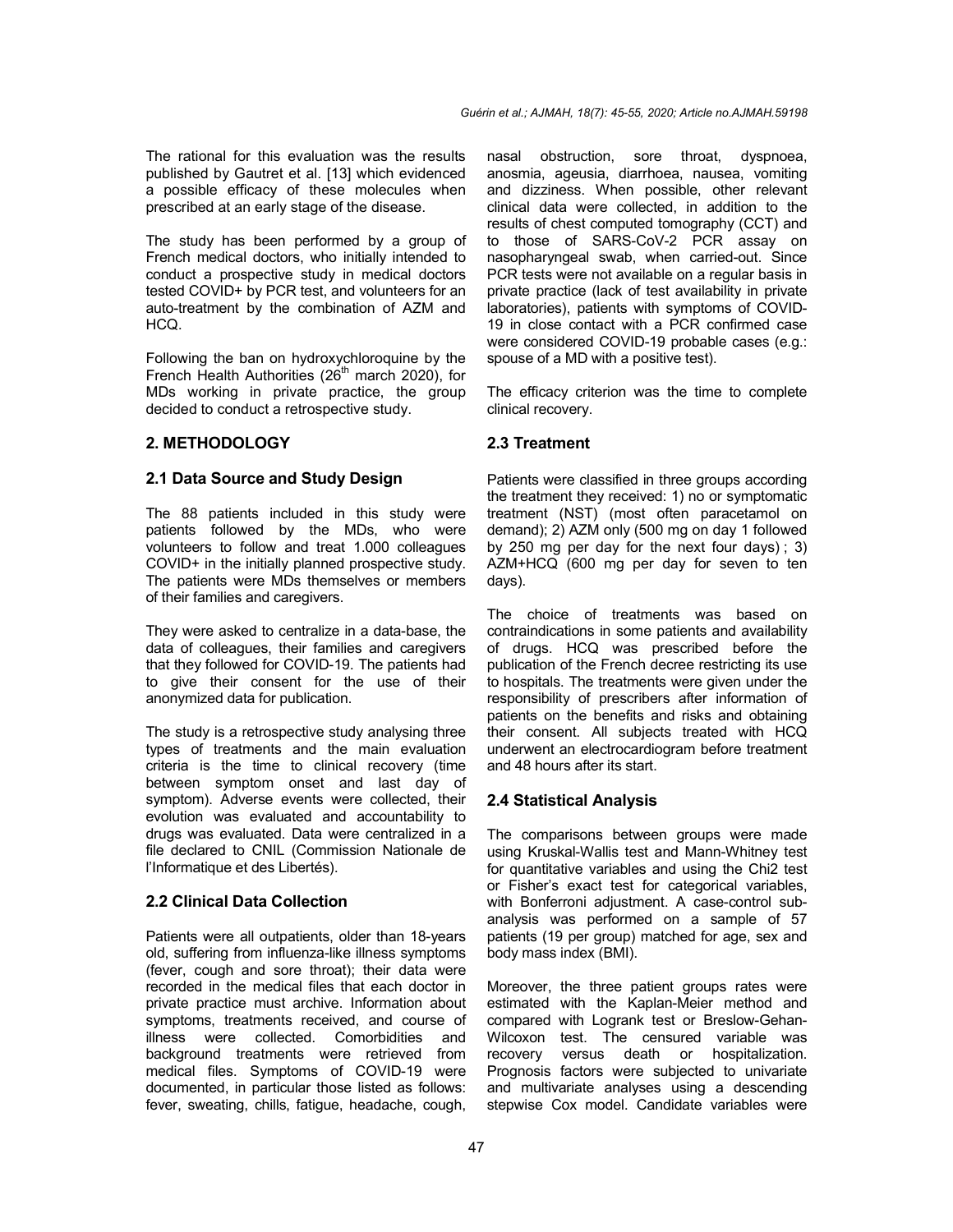selected with p≤0.2. This analysis was consolidated with boostrap method using two hundred iterations. A two-side p-value of 0.05 defined significance.

All statistical analyses were computed with Statview® 5.0, Biostatgv® and Stata® 11.2.

# **3. RESULTS AND DISCUSSION**

## **3.1 Baseline Data of Patients**

Eighty-eight outpatients with COVID-19 agreed to participate in the study. They all had symptoms suggestive of COVID-19, most often influenza-like illness symptoms, as described in Table 1.

A total of 51 patients (58%) were PCRconfirmed. The other 37 patients who did not benefit from PCR testing were probable cases. A SARS-CoV-2 positive serology was found in five patients not initially PCR tested, increasing *a posteriori* to 64% the biological proof of diagnosis (Table 2).

Twenty patients underwent a CCT. Lesions (ground-glass opacities) were found in 15 patients, among them, four patients were not tested, leading to a 68.2% diagnosis on paraclinical data. A pericarditis was observed in one patient.

There were 34 subjects treated with AZM alone and 20 with AZM+HCQ. Due to lack of AZM, availability in pharmacies, clarithromycin was prescribed to two patients.

NST group included 11 patients without any treatment and 23 who received symptomatic treatment (paracetamol for 20 of them). The treatments started early after the onset of symptoms, the day of onset for 36 patients (41%) and within 15 days for the others, except for one patient which started treatment at day 40 in the AZM group.

The baseline demographic and clinical characteristics of patients in the three treatment groups are shown in Table 1. Of the 88 patients [mean age of 48.8 years, 46 (52.3%) were men, 12 (13.6%) were obese, 11 (12.8%) had hypertension and three (3.4%) diabetes. None of the patients had cancer, kidney failure or immunodeficiency. Demographic data and comorbid conditions were not statistically different between the three treatment groups.

Fatigue, headache, cough and fever were the most common symptoms, present at the time of diagnosis in at least two-third of patients. The prevalence of symptoms was not statistically different between the three groups, except for fever (p=0.023), chills (p=0.021), dyspnoea (p=0.012) and anosmia (p=0.038). Comparison of groups two to two showed that fever was significantly more frequent in the AZM+HCQ group than in the AZM alone group (84.2% vs 48.5%, p=0.011), with a significantly different body temperature at baseline between these two groups (median: 38.4 vs 37.6°C, p=0.010). The other statistically significant differences between each group and the NST group were as follows: higher prevalence of dyspnoea in the AZM+HCQ group (p=0.004), higher prevalence of chills (p=0.009) and lower prevalence of anosmia (p=0.011) in the AZM alone group.

The other symptoms reported by the patients were distributed in three system organ classes (SOC): thoracic disorders (mainly chest tightness), nervous system disorders and skin disorders.

# **3.2 Efficacy Outcomes**

Overall, the clinical condition improved in 89.8% of patients (88.2% in the NST, 91.2% in the AZM alone group and 90.0% of the AZM+HCQ group).

As shown in Table 3 and in Fig. 1, the time to clinical recovery was significantly different between the three groups comparing as well the mean recovery time (p˂0.0001), as the survival curves (p˂0.0001). Compared to the NST group (mean time = 25.8 days), the recovery was significantly faster in the AZM alone group (mean time 12.9 days, p˂0.0001, survival p˂0.007) and in the AZM+HCQ group (mean time 9.2 days, p˂0.0001, survival p˂0.0001). There was no statistically significant difference between the AZM alone and the AZM+HCQ groups (mean time p=0.26, survival p˂0.18). The case-control analysis performed on the sample of the 57 patients matched for age, sex and body mass index found similar values for the time to clinical recovery and survival with the same differences between groups.

The Cox model identified treatment, age and initial diastolic blood pressure as prognosis factors for time to clinical cure, but only treatment and age remained clearly stable at bootstrap with a threshold of 50 years [HR (95% CI): 2.37 (1.30  $-$  4.30), p= 0.0047]. More precisely, below 50 years of age, AZM alone and AZM+HCQ greatly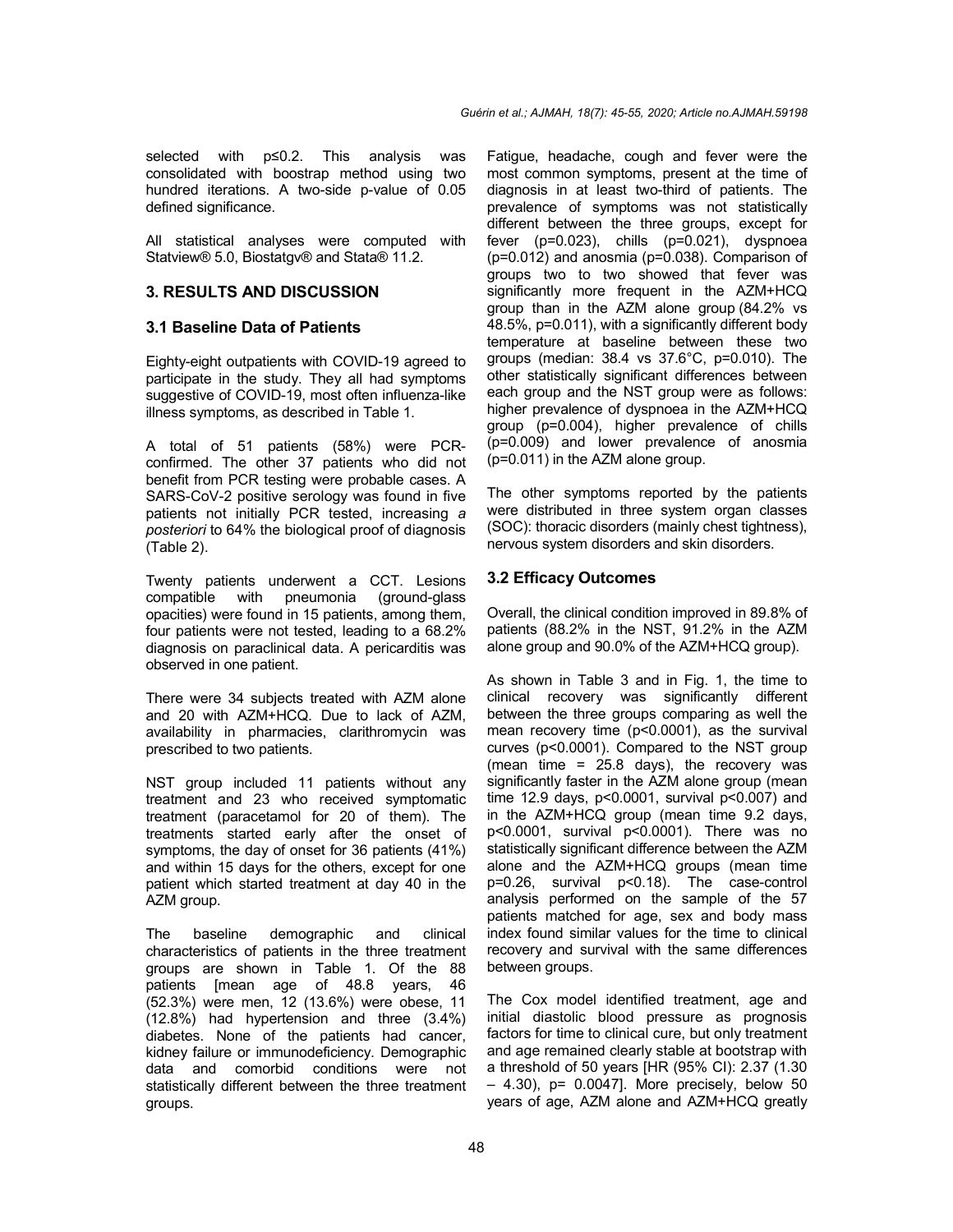shortened the time to clinical cure, with a clear superiority of the dual (Fig. 2A). Above this age, the dual therapy had the same effect, although less effectively than in patients below 50 years of age, while AZM had no effect on a proportion of patients, compare to therapy ne time to clinical cure, with a the NST group (Fig. 2B, end of the survival<br>riority of the dual therapy curve).<br>ove this age, the dual therapy had<br>ect, although less effectively than in In addition, as shown in Fig. 3, it

curve). the NST group (Fig. 2B, end of the survival<br>curve).<br>In addition, as shown in Fig. 3, it is obvious that

the AZM+HCQ treatment clearly preserved patients over 50 years.



**Fig. 1. Kaplan-Meier curve for time to complete clinical cure comparing treatment groups (casecontrol subanalysis)**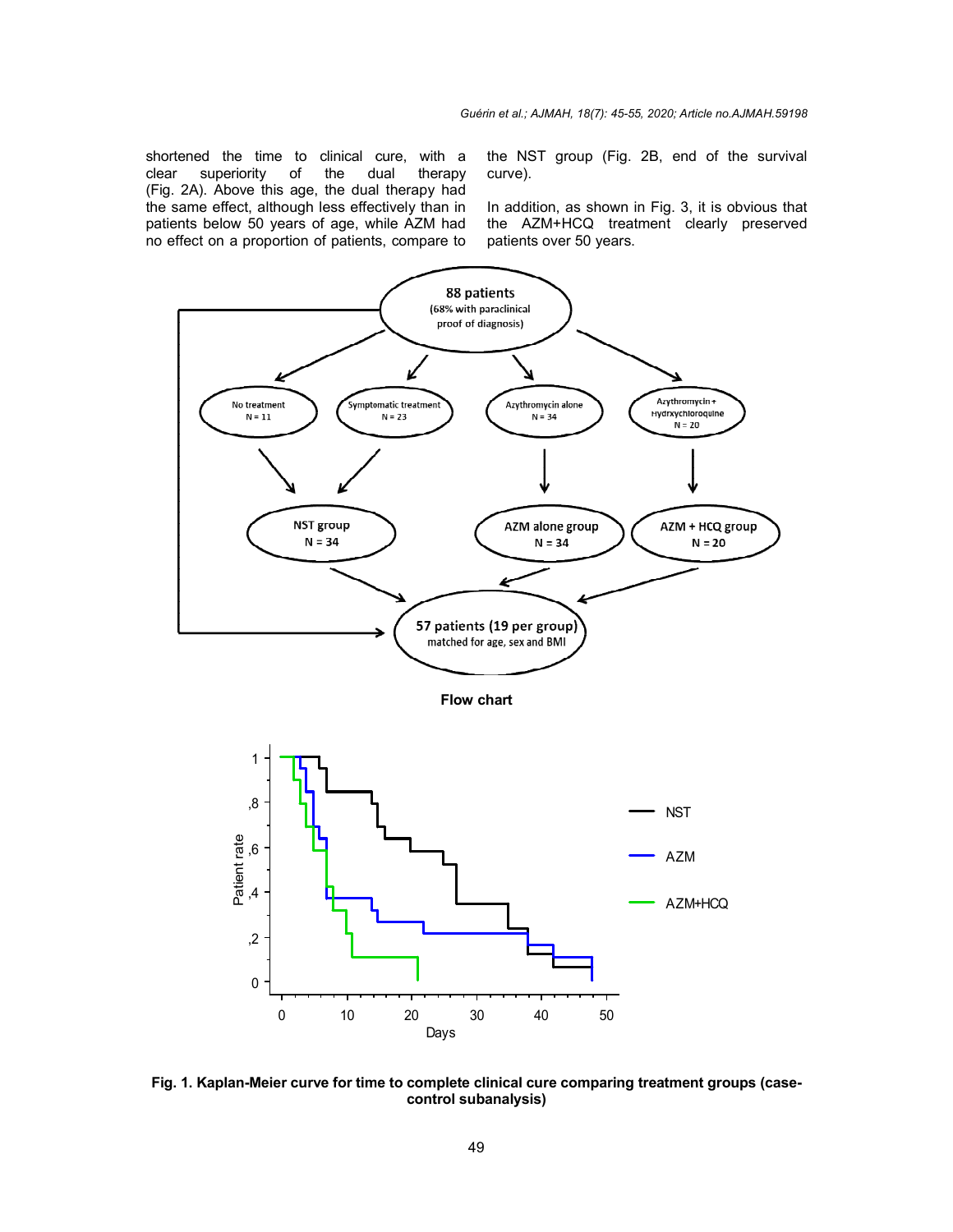|                                        | <b>Total</b>  | <b>NST</b>    | <b>AZM</b>    | <b>AZM+HCQ</b> | p value      |
|----------------------------------------|---------------|---------------|---------------|----------------|--------------|
|                                        | $(n=88)$      | $(n=34)$      | $(n=34)$      | $(n=20)$       |              |
| $Age - yr$                             |               |               |               |                |              |
| Median (range)                         | $52(18-93)$   | $49(19-81)$   | $53(18-93)$   | $54(32-72)$    | 0.36         |
| Male sex $-$ no $(\%)$                 | 46 (52.3)     | 20 (58.8)     | 14 (41.2)     | 12(60.0)       | 0.25         |
| $BMI - kg/m2$                          |               |               |               |                |              |
| Median                                 | 24.4          | 24.5          | 24.7          | 24.2           | 0.97         |
| Range                                  | $17.8 - 40.6$ | $18.8 - 36.0$ | $19.2 - 38.2$ | $17.8 - 40.6$  |              |
| Comorbidities-no (%)                   |               |               |               |                |              |
| Any heart disease                      | 15 (17.2)     | 6(17.6)       | 4(11.8)       | 5(26.3)        | 0.38         |
| Hypertension                           | 11(12.8)      | 4(11.8)       | 3(9.1)        | 4(21.1)        | 0.46         |
| Coronary disease                       | 2(2.3)        | 1(2.9)        | 1(3.0)        | 0              | 1            |
| Heart dysrhythmia                      | 1(1.2)        | 1(3.0)        | 0             | 0              | $\mathbf{1}$ |
| <b>Diabetes</b>                        | 3(3.4)        | 1(2.9)        | 1(2.9)        | 1(5.0)         | 0.45         |
| Obesity                                | 12 (13.6)     | 3(3.4)        | 7(20.6)       | 2(10.0)        | 0.38         |
| <b>Symptoms – no <math>(\%)</math></b> |               |               |               |                |              |
| Fever                                  | 56 (65.1)     | 24 (70.6)     | 16 (48.5)     | 16 $(84.2)^a$  | $0.023*$     |
| Sweating                               | 42 (48.8)     | 16(47.1)      | 15(45.5)      | 11(57.9)       | 0.66         |
| Chills                                 | 51 (59.3)     | 14 (41.2)     | 24 $(72.7)^b$ | 13 (68.4)      | $0.021*$     |
| Fatigue                                | 70 (81.4)     | 24 (70.6)     | 28 (84.8)     | 18 (94.7)      | 0.08         |
| Myalgia                                | 54 (62.8)     | 24 (70.6)     | 18 (54.5)     | 12 (63.2)      | 0.40         |
| Headache                               | 59 (69.4)     | 22 (66.7)     | 24 (72.7)     | 13 (68.4)      | 0.86         |
| Cough                                  | 57 (65.5)     | 22 (66.7)     | 22 (66.7)     | 13(65.0)       | 0.98         |
| Nasal obstruction                      | 27 (31.8)     | 12(35.3)      | 10(32.3)      | 5(25.0)        | 0.73         |
| Sore throat                            | 27 (31.8)     | 8(23.5)       | 15 (46.9)     | 4(21.1)        | 0.07         |
| Dyspnoea                               | 35(41.7)      | 8(23.5)       | 15 (48.4)     | 12 $(63.2)^b$  | $0.012*$     |
| Anosmia                                | 35 (40.7)     | 19 (55.9)     | $8(25.0)^{6}$ | 8(40.0)        | $0.038*$     |
| Ageusia                                | 29 (33.7)     | 16 (47.1)     | 8(25.0)       | 5(25.0)        | 0.11         |
| Nausea                                 | 21(25.6)      | 5(15.2)       | 9(30.0)       | 7(36.8)        | 0.18         |
| Diarrhoea                              | 29 (35.4)     | 11(33.3)      | 10(33.3)      | 8(42.1)        | 0.78         |
| Vomiting                               | 2(2.4)        | 1(3.0)        | 0             | 1(5.2)         | 0.49         |
| <b>Dizziness</b>                       | 12(14.6)      | 8(24.2)       | 2(6.7)        | 2(10.5)        | 0.12         |
| Any other symptom                      | 35 (39.8)     | 13 (38.2)     | 13 (38.2)     | 9(45.0)        | 0.86         |
| Body temperature-°C                    |               |               |               |                |              |
| Median                                 | 38.0          | 38.0          | 37.6          | 38.4           | $0.021*$     |
| Range                                  | $36.0 - 41.0$ | 36.0-39.7     | $36.2 - 41.0$ | $36.7 - 41.0$  |              |
| Respiratory - bpm                      |               |               |               |                |              |
| Median                                 | 17.0          | 18.0          | 16.0          | 16.5           | 0.80         |
| Range                                  | $12 - 50$     | $12 - 50$     | $16 - 25$     | $14 - 30$      |              |

**Table 1. Baseline demographic and clinical characteristics of the patients**

12 – 50 12 – 50 16 – 25 14 – 30 *\* :comparison between the three treatment groups statistical (Kruskal-Wallis test or Chi 2 test, p˂0.05) <sup>a</sup> :p=0.011 (comparison with the AZM alone group by Mann-Whitney test with Bonferroni adjustment) <sup>b</sup> :p˂0.017 (comparison with the NST group by Mann-Whitney test with Bonferroni adjustment)*

## **Table 2. PCR tests and CCT**

|                       | Total<br>(n=88) | NST<br>(n=34) | <b>AZM</b><br>$(n=34)$ | AZM+HCQ<br>$(n=20)$ | p value |
|-----------------------|-----------------|---------------|------------------------|---------------------|---------|
| Positive PCR test (%) | 51 (58)         | 20(59)        | 17 (50)                | 14 (70)             | 0.35    |
| Chest scan (%)        | 20(23)          | 5(15)         | 7 (21)                 | 8(40)               | 0.13    |
| COVID lesions (%)     | 16 (18)         | 4(12)         | 7 (21)                 | 5(25)               | 0.91    |

Under treatment, the clinical condition of seven patients (two in the NST group, three in the AZM alone group, two in the AZM+HCQ group) worsened, requiring hospitalization in four of them.

One patient, a man of 82-year-old without comorbidities in the NST group died suddenly; the three others recovered and left the hospital at day 4 and day 6 (AZM+HCQ group), and at day 10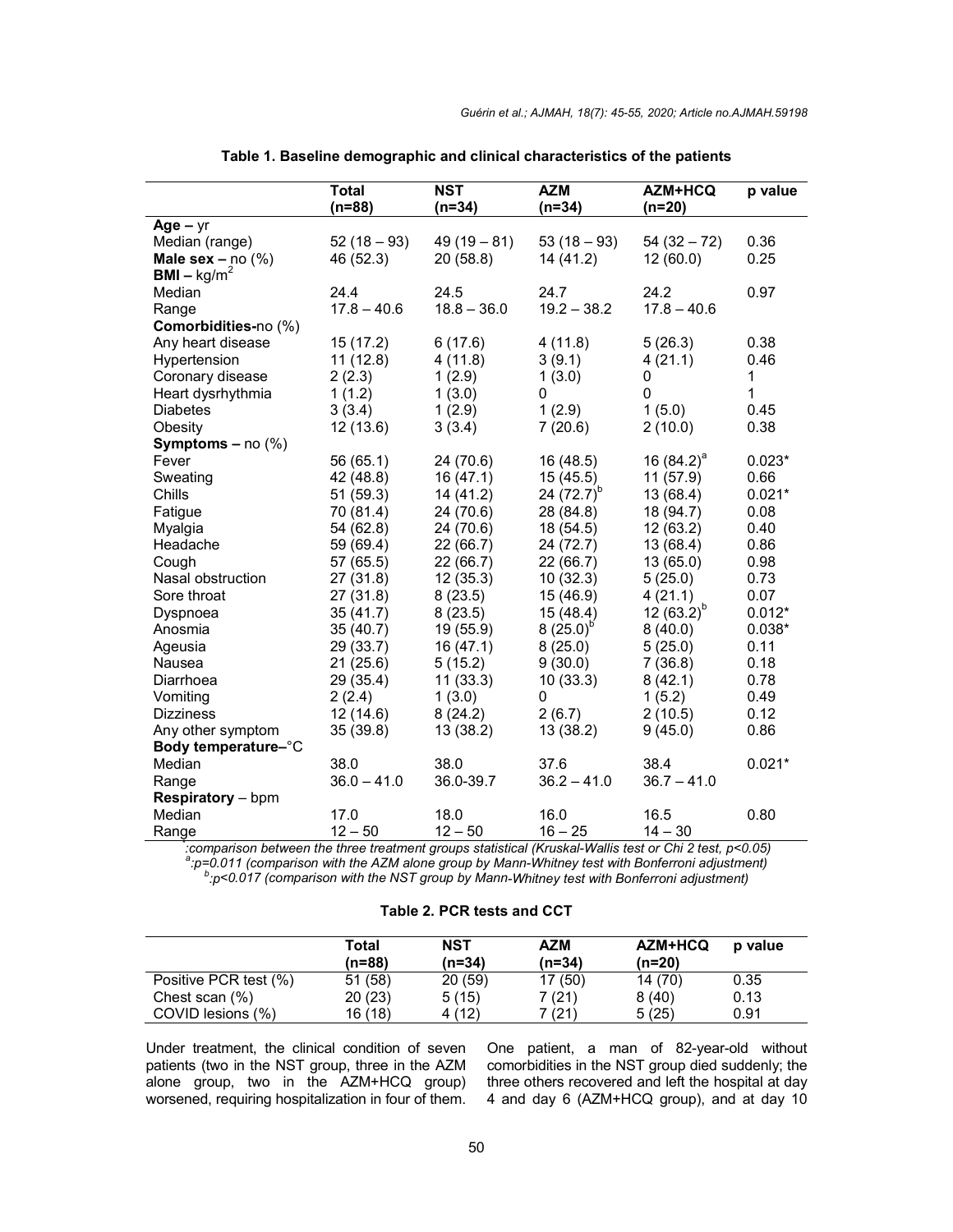(NST group). One patient of each group received invasive ventilation. Respiratory disorders were the cause of aggravation in all cases, except for one man treated with AZM, who developed a quadranopsy.

# **3.3 Safety Outcomes**

No serious adverse event neither cardiovascular events were reported in any treatment group. There were five patients (5.7%) who reported at least one non-serious adverse event: one in group (diarrhoea) and four in the AZM+HCQ group, respectively: 1) gastrointestinal disorders, 2) urticaria and headache, 3) gastrointestinal disorders and headache, 4) nausea and headache. Only two adverse events were considered as related to treatment (gastrointestinal disorders in a patient treated with AZM+HCQ and in another treated with paracetamol).

|                                             |            | Total                                                                                                                                                                                            | NST                                                      | AZM        | AZM+HCQ  |  |  |
|---------------------------------------------|------------|--------------------------------------------------------------------------------------------------------------------------------------------------------------------------------------------------|----------------------------------------------------------|------------|----------|--|--|
|                                             |            |                                                                                                                                                                                                  | (1)                                                      | (2)        | (3)      |  |  |
| Analysis of all                             | No.        | 88                                                                                                                                                                                               | 34                                                       | 34         | 20       |  |  |
| patients                                    | Median     | 10.5                                                                                                                                                                                             | 27.0                                                     | 7.0        | 7.0      |  |  |
|                                             | Range      | $2 - 48$                                                                                                                                                                                         | $6 - 48$                                                 | $3 - 48$   | $2 - 40$ |  |  |
|                                             | Mean (SD)  | 17.1 (13.6)                                                                                                                                                                                      | 25.8 (11.1)                                              | 12.9(13.4) | 9.2(9.3) |  |  |
|                                             | p values   | Comparison of the 3 groups: $p < 0.0001$                                                                                                                                                         |                                                          |            |          |  |  |
|                                             |            |                                                                                                                                                                                                  | Comparison of groups $1 - 2$ : $p < 0.0001$              |            |          |  |  |
|                                             |            |                                                                                                                                                                                                  | Comparison <sup>"</sup> of groups $1 - 3$ : $p < 0.0001$ |            |          |  |  |
|                                             |            |                                                                                                                                                                                                  | Comparison $\degree$ of groups 2 - 3: p = 0.26           |            |          |  |  |
|                                             | Logrank    | Comparison of the 3 groups: $p < 0.0001$<br>Comparison of groups $1 - 2$ : $p = 0.007$<br>Comparison" of groups $1 - 3$ : $p < 0.0001$<br>Comparison <sup>"</sup> of groups $2 - 3$ : $p = 0.18$ |                                                          |            |          |  |  |
|                                             |            |                                                                                                                                                                                                  |                                                          |            |          |  |  |
|                                             |            |                                                                                                                                                                                                  |                                                          |            |          |  |  |
|                                             |            |                                                                                                                                                                                                  |                                                          |            |          |  |  |
| <b>Case-control</b>                         | No.        | 57                                                                                                                                                                                               | 19                                                       | 19         | 19       |  |  |
| analysis                                    | Median     | 10.0                                                                                                                                                                                             | 27.0                                                     | 7.0        | 7.0      |  |  |
|                                             | Range      | $2 - 48$                                                                                                                                                                                         | $6 - 48$                                                 | $3 - 48$   | $2 - 40$ |  |  |
|                                             | Mean (SD)  | 16.6 (14.2)                                                                                                                                                                                      | 24.8 (12.5)                                              | 15.5(15.9) | 9.5(9.4) |  |  |
|                                             | p values   | Comparison of the 3 groups: $p = 0.001$<br>Comparison $\degree$ of groups 1 - 2: $p = 0.0149$<br>Comparison <sup>"</sup> of groups $1 - 3$ : $p = 0.0002$                                        |                                                          |            |          |  |  |
|                                             |            |                                                                                                                                                                                                  |                                                          |            |          |  |  |
|                                             |            |                                                                                                                                                                                                  |                                                          |            |          |  |  |
|                                             |            | Comparison $\degree$ of groups 2 - 3: p = 0.33<br>Comparison of the 3 groups: $p = 0.001$                                                                                                        |                                                          |            |          |  |  |
|                                             | Logrank or |                                                                                                                                                                                                  |                                                          |            |          |  |  |
|                                             | Breslow-   | Comparison of groups $1 - 2$ : $p = 0.011$                                                                                                                                                       |                                                          |            |          |  |  |
|                                             | Gehan-     | Comparison $\degree$ of groups 1 - 3: $p < 0.001$                                                                                                                                                |                                                          |            |          |  |  |
|                                             | Wilcoxon   | Comparison <sup>"</sup> of groups $2 - 3$ : $p = 0.15$                                                                                                                                           |                                                          |            |          |  |  |
| Kruskal-Wallis test (significant if p<0.05) |            |                                                                                                                                                                                                  |                                                          |            |          |  |  |

|  |  |  |  | Table 3. Time to clinical recovery (days) |  |
|--|--|--|--|-------------------------------------------|--|
|--|--|--|--|-------------------------------------------|--|

*: Kruskal-Wallis test (significant if p˂0.05) \*\*: Mann-Whitney or Logrank test with Bonferroni adjustment (significant if p˂0.017)*



**Fig. 2. Kaplan-Meier curve for time to complete clinical cure comparing treatment groups according to age (Paired data)**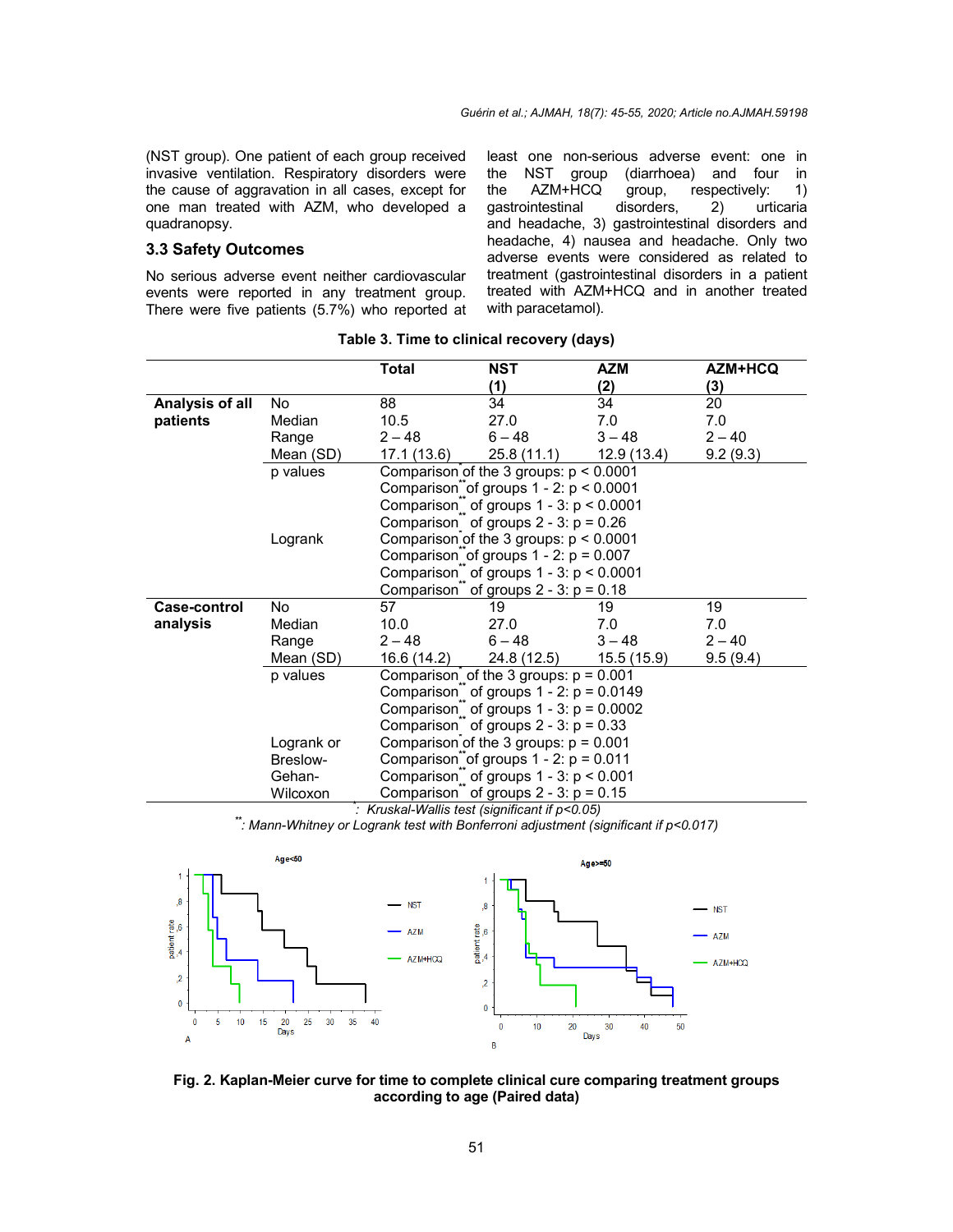*Guérin et al.; AJMAH, 18(7): 45-55, 2020; Article no.AJMAH.59198*



**Fig. 3. Distribution of time to clinical cure according to age in patients matched for age, sex and BMI (19 per group)**

# **3.4 Discussion**

This report describes the clinical outcome in a mild/moderate COVID-19 infection and shows that the early treatment with AZM given alone or in combination with HCQ is associated with a statistically significant shorter time to clinical recovery. Although this result comes from an observational retrospective study including a small number of patients, it is confirmed by a case-control analysis controlling age, gender and BMI.

All patients included were symptomatic, diagnosis of COVID-19 was made clinically and was confirmed in 68.2% of the patients on paraclinical data.

As in the Barbosa et al. study [15] conducted in Brazil by general practitioners, we had to face the difficulties of a study performed in outpatients during a pandemic period with non-availability of personal protections, tests and even medications.

Overall, 90% of the patients improved, which is consistent with what is known about the evolution of the disease [16]. In this study, patients were treated at the early stage of the disease, with 40% of them starting treatment at day 1 of the course of the disease. Such surveys conducted in a primary care context are of paramount importance given that patients seen at an early stage of the disease should be targeted to benefit from treatment before complications occur. We also advise clinicians to screen not only dyspnoea at rest, but also exertional dyspnoea which might be more sensitive to detect pulmonary lesions.

AZM and AZM+HCQ clearly favourably impacted the resolution time of the symptoms. Our results are consistent with the one published by Chen et al. [17] who concluded from a randomized clinical trial including 62 patients that the time to clinical recovery was shortened by HCQ alone. These results are in agreement with those of Million et al. in an open study which included more than 1.000 subjects [18], those of Arshad et al. [19] and those of Lagier et al. [20] which reports the outcomes of 3.737 patients treated with HCQ alone, HCQ+AZM or AZM alone.

Shortening the evolution time is not only clinically important, but has also social consequences, for example by reducing the length of work stoppages. Furthermore, four patients needed to be hospitalized for worsening. Three of them (two in the AZM+HCQ group and one in the NST group) recovered, the fourth (NST group) died. Barbosa et al. study [15], conducted in 636 symptomatic outpatients, followed by telemedicine showed that AZM+HCQ association allowed a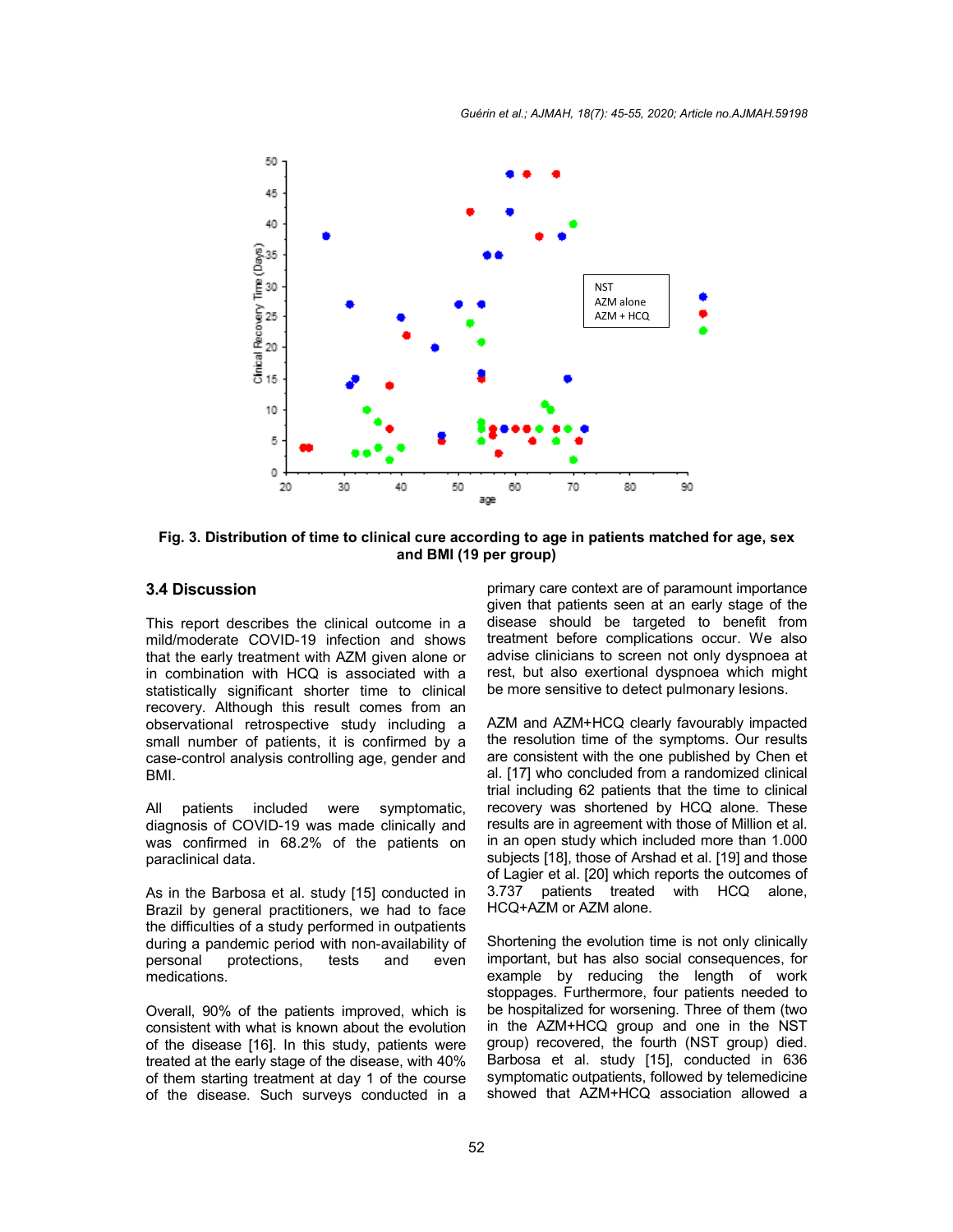drastic reduction in the number of hospitalizations compared to the control group (p<0.001) [15].

In our study we did not find a significant difference between the treatment by AZM alone and AZM+HCQ with regard to time recovery. Nevertheless, the Cox model showed that age was a predictor of time to clinical cure and that the AZM + HCQ combination tended to be more effective than AZM alone, especially in patients over 50 years.

Randomized double-blind clinical trials are needed to better investigate potential differences in efficacy end-points between AZM and AZM+HCQ treatment. Due to the non-availability of HCQ for outpatients, the AZM+HCQ group was smaller in our study.

We also have to clarify the indications of each treatment depending on initial symptoms.

When given at an early phase of the disease, AZM and HCQ have an antiviral effect, and their synergy and tolerability have been shown in four studies [13,18,21,22] with a higher reduction of viral load when they are combined. Virus cultures from patient's respiratory samples were negative in 97.5% patients at day 5 of treatment [21].

The interest of combining these two molecules is also to achieve an antiviral effect using doses currently prescribed in general practice.

In the first study published by Gautret et al. [13] mean plasmatic level of HCQ was 0.46 µg/ml (1.37 µM) in 20 patients treated with 600 mg HCQ/day during 10 days. Garcia-Cremades et al. [23] integrating pharmacological, clinical and virological data obtained in 116 patients infected with SARS-CoV-2 and treated with HCQ, concluded that plasmatic levels of the molecule<br>were comparable to effective in vitro were comparable to effective *in vitro* concentrations and that therapeutic dose might be between 400 and 600 mg/day. Finally, the pertinence of a 600 mg/day dose has been confirmed by a Chinese study using a pharmacological model from *in vitro* data [10].

It is highly probable that an early negativation of the viral load impacts the course of the disease.

Considering the second phase of the disease, AZM is likely acting in preventing secondary development of bacterial pneumonia and we have to clarify how immunomodulative properties of HCQ might be of interest in preventing and/or treating some inadequate immune responses leading to vascularitis-like disorders.

It will also be essential to check if the sequelae of the infection, in particular pulmonary fibrosis, will be different in the group treated with AZM than that treated with AZM+HCQ.

Finally, we have to stress that tolerance was globally good in all groups and that no cardiac toxicity was recorded, results which are consistent with the one published by Kim et al. [22] and also found in other studies when the patients were carefully monitored [19,20].

HCQ is a COVID-19 treatment prescribed for 7 to 10 days, which avoids adverse events observed in long-term treatments that can be observed during chronic treatments for rheumatological purposes.

Saleh et al. [24] evaluated the effect of chloroquine, HCQ and AZM on the corrected QT interval in hospitalized patients with SARS-CoV-2 infection. Seven patients (3.5%) out of 201 patients required discontinuation of these medications due to QTc prolongation; and there was no report of arrhythmogenic deaths. In conclusion, when we respect the contraindications of these drugs, they can be used safely.

#### **4. CONCLUSION**

This study confirms that AZM or AZM+HCQ combination given early are safe and effective treatments for COVID-19 and can be prescribed in a primary care setting. Furthermore, we must keep in mind that the viral shedding persistence being fundamental on the contagiousness parameter, the association AZM+HCQ is the best combination to negative viral load, so far.

As stressed before, we need further studies comparing AZM and AZM+HCQ treatment. Awaiting these studies, and in the absence of contraindication, we recommend the association AZM+HCQ in first intention. The chemoprophylaxis studies in progress with HCQ for COVID-19 must also be followed with interest in a more general reflection on public health.

# **CONSENT**

Informed consent to receive the treatment has been given by all patients.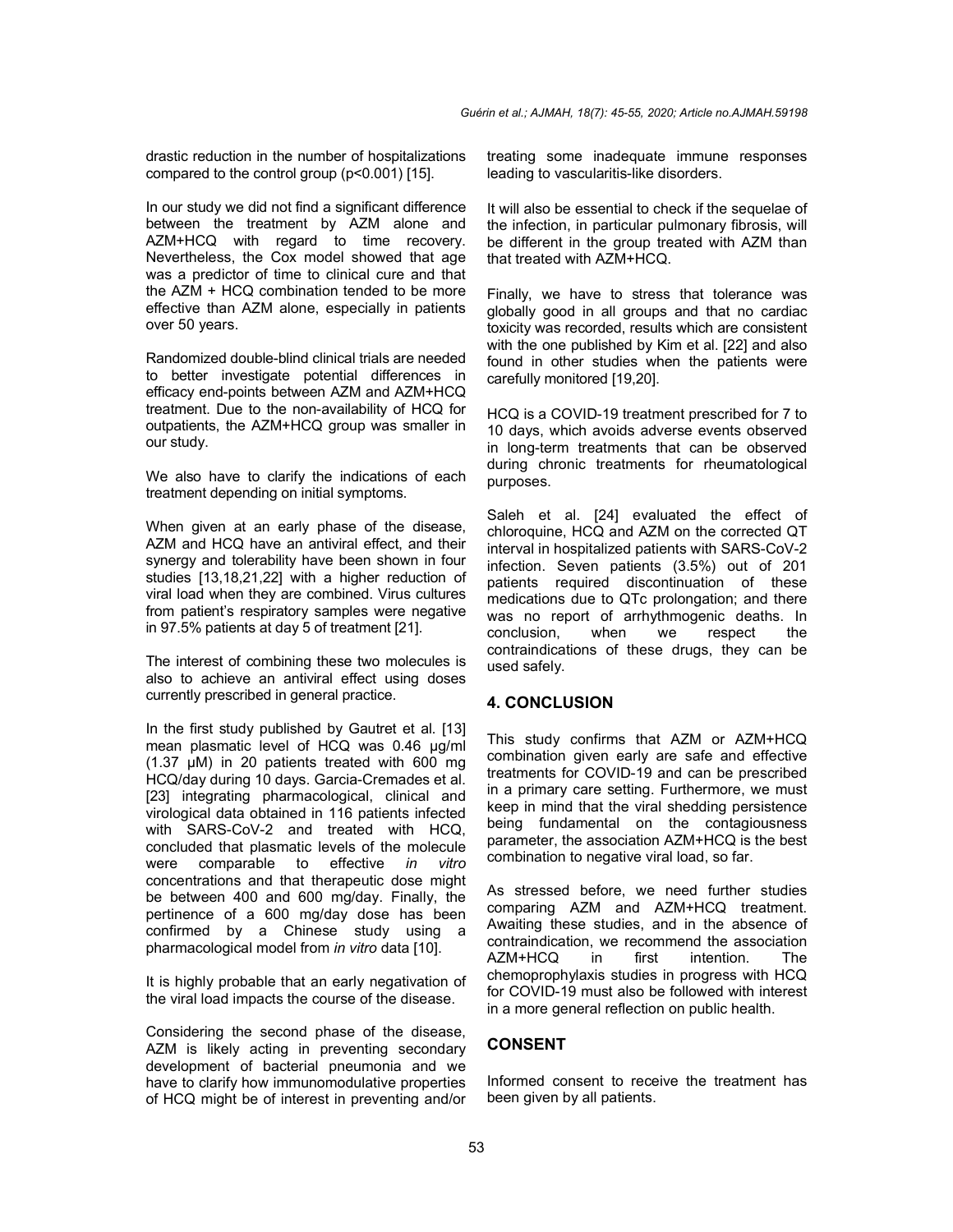## **ETHICAL APPROVAL**

It is not applicable.

## **COMPETING INTERESTS**

Authors have declared that no competing interests exist.

## **REFERENCES**

1. Agrawal S., Goel DA, Gupta N. Emerging prophylaxis strategies against COVID-19. Monaldi Archives for Chest Disease. 2020; 90:1289.

DOI: 10.4081/monaldi.2020.1289

- 2. Gao J, Tian Z, Yang X. Break through: Chloroquine phosphate has shown apparent efficacy in treatment of COVID-19 associated pneumonia in clinical studies. Biosci Trends. 2020;14:72–3. DOI: 10.5582/bst.2020.01047
- 3. Yan Y, Zou Z, Sun Y, Li X, Xu KF, Wei Y, et al. Anti-malaria drug chloroquine is highly effective in treating avian Influenza A HRN1 virus infection in a animal model. Cell Res. 2013;23:300-2. DOI: 10.1038/cr.2012.165
- 4. Vincent MJ, Bergeron E, Benjannet S, Erickson BR, Rollin PE, Ksiazek TG et al. Chloroquine is a potent inhibitor of SARS coronavirus infection and spread. Virol J. 2005;2:69.
- DOI: 10.1186/1743-422X-2-69 5. Savarino A, Trani LD, Donatelli I, Cauda R, Cassone A. New insights into the antiviral effects of chloroquine. Lancet Infect Dis. 2006;6(2):67-9.

DOI: 10.1016/S1473-3099(06)70361-9

- 6. Wang M, Cao R, Zhang L, Yang X, Liu J, Xu M, et al. Remdesivir and chloroquine effectively inhibit the recently emerged novel coronavirus (2019-nCoV) *in vitro*. Cell Res. 2020;30(3):269-71. DOI: 10.1038/s41422-020-0282-0
- 7. Keyaerts E, Vijgen L, Maes P, Neyts J, Van Ranst M. *In vitro* inhibition of severe acute respiratory syndrome coronavirus by chloroquine. Biochem Biophys Res Commun. 2004;323(1):264-8. DOI: 10.1016/j.bbrc.2004.08.085
- 8. Mackenzie AH. Dose refinement in longterm therapy of rheumatoid arthritis with antimalarials. Am J Med. 1983;75(1):40-5. DOI: 10.1016/0002-9343(83)91269.
- 9. Meo SA, Klonoff DC, Akram J. Efficacy of chloroquine and hydroxychloroquine in the

treatment of COVID-19. Eur Rev Med Pharmacol Sci. 2020;24(8):4539-4547. DOI: 10.26355/eurrev\_202004\_21038.

10. Yao X, Ye F, Zhang M, Cui C, Huang B, Niu P, et al. *In vitro* antiviral activity and projection of optimized dosing design of hydroxychloroquine for the treatment of severe acute respiratory syndrome Coronavirus 2 (SARS-CoV-2). Clin Infect Dis; 2020.

DOI: 10.1093/cid/ciaa237

- 11. Liu J, Cao R, Xu M, Wang X, Zhang H, Hu H, et al. Hydroxychloroquine, a less toxic derivative of chloroquine, is effective in inhibiting SARS-CoV-2 infection *in vitro*. Cell Discov. 2020;6:16. DOI: 10.1038/s41421-020-0156-0
- 12. Menzel M, Akbarshahi H, Bjermer L, Uller N. Azithomycin induces anti-viral effects in cultured bronchial epithelial cells from COPD patients. Sci Rep. 2016;6:28698. DOI: 10.1038/srep28698.
- 13. Gautret P, Lagier JC, Parola P, Hoang VT, Meddeb L, Mailhe M, et al. Hydroxychloroquine and azithromycin as a treatment of COVID-19: results of an open label non-randomized clinical trial. Int J Antimicrob Agents. 2020;105949. DOI:10.1016/j.ijantimicag.2020.105949.
- 14. Fox RI. Mechanism of action *of*  hydroxychloroquine as an antirheumatic drug. Semin Arthritis Rheum. 1993;23(2 Suppl 1):82-91.

DOI: 10.1016/s0049-0172(10)80012-5

- 15. Barbosa R, Souza da Silva R, Teichi Costa F, Machado Castro M, Razuk-Filho A, Benedito Batista P, et al. Empirical treatment with hydroxychloroquine and azithromycin for suspected cases of COVID-19 followed by telemedicine. 2020 ClinicalTrials.gov Identifier: NCT04348474 (under submission); 2020. Available:https://pgibertie.files.wordpress.c om/2020/04/2020.04.15-journalmanuscript-final.pdf 10/05/2020
- 16. Guan WJ, Ni ZY, Hu Y, Liang WH, Ou CQ, He JX, et al. for the China medical treatment expert group for Covid-19. Clinical Characteristics of Coronavirus Disease 2019 in China. New Engl J Med. 2020;382:1708-20. DOI: 10.1056/NEJMoa2002032
- 17. Chen Z, Hu J, Zhang Z, Jiang S, Han S, Zhuang R, et al. Efficacy of hydroxychloroquine in patients with COVID-19: results of a randomized clinical trial. Med Rxiv 2020;20040758.